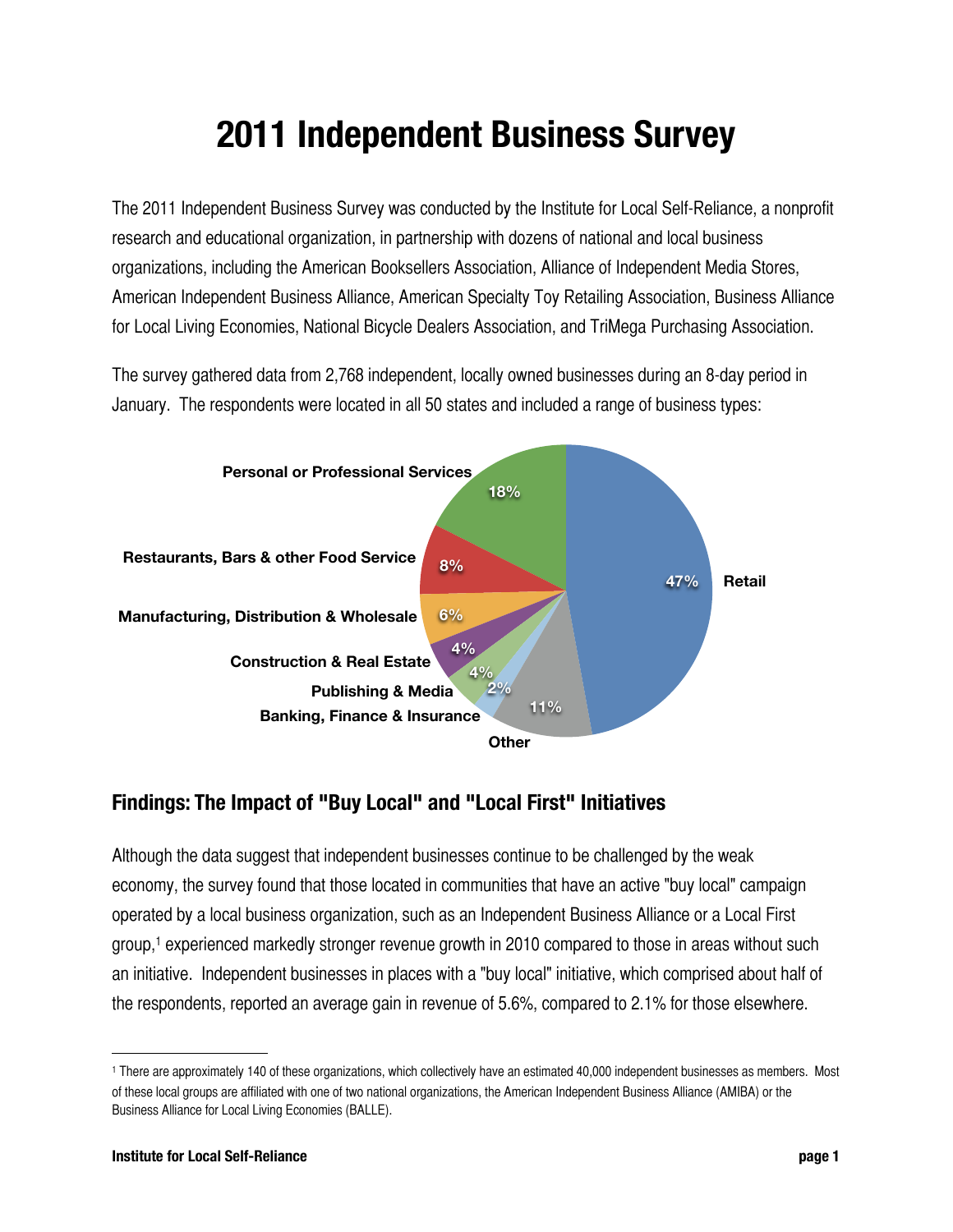

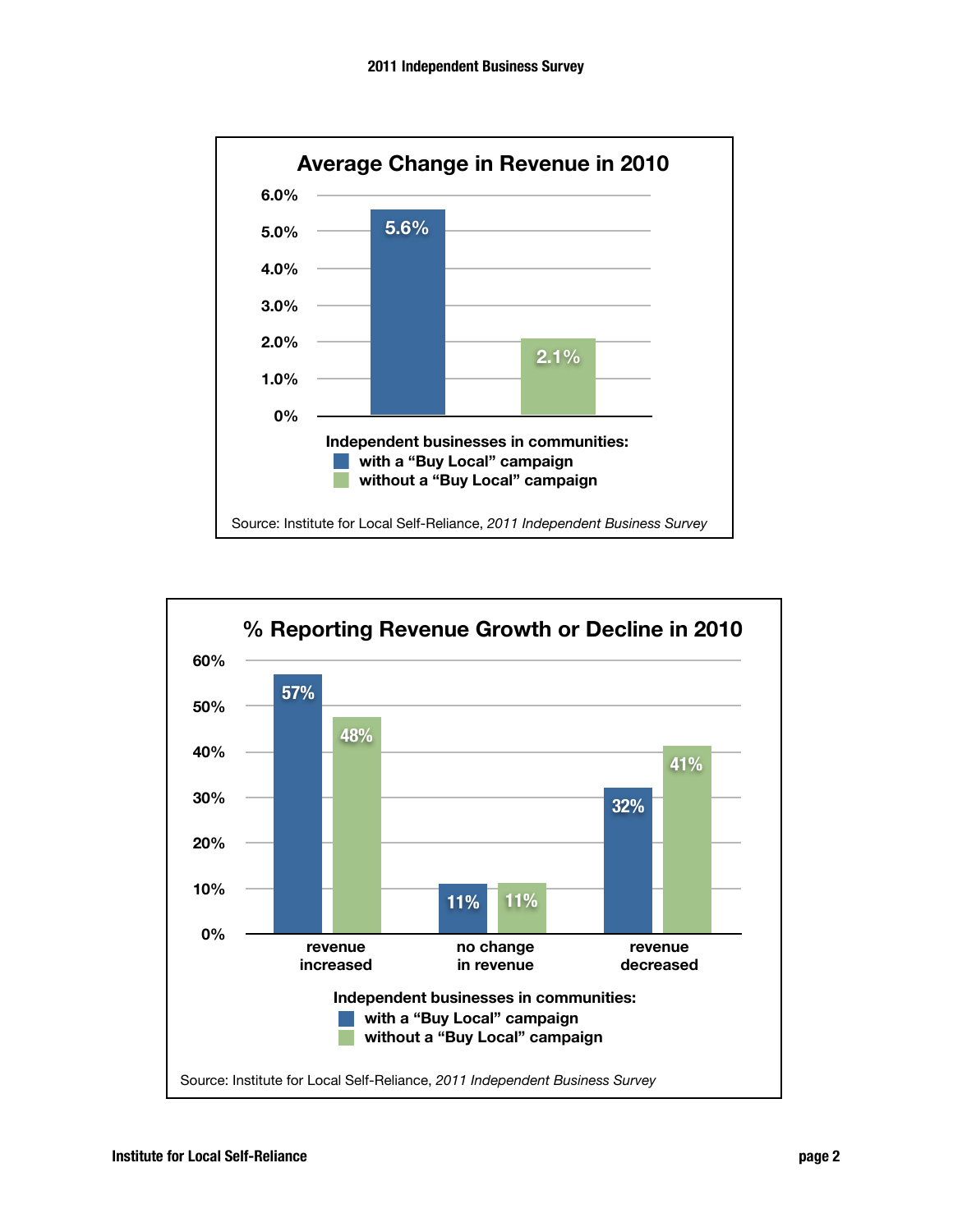Among independent retailers, which accounted for about half of the survey respondents, there was a similar disparity in how well they did over the holidays, with those in cities with active "buy local" initiatives reporting significantly higher sales gains on average than those in cities without such an initiative.



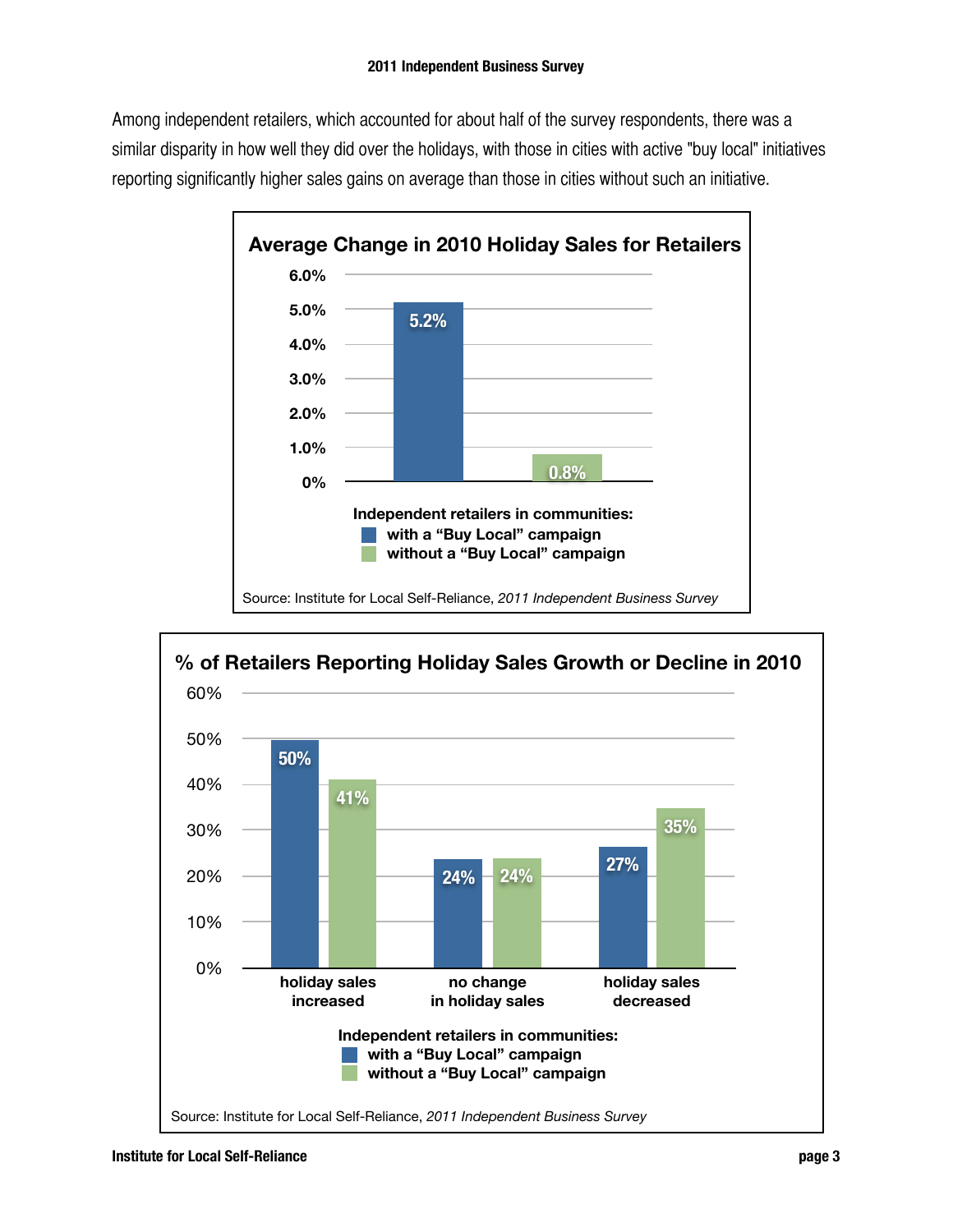Businesses in cities with an active "buy local" campaign operated by a local business organization, such as an Independent Business Alliance or a Local First group, were asked what impacts they had experienced as a result of the initiative:

- 55% said the campaign had improved the loyalty of their existing customers
- 47% said it had brought new customers to their businesses
- 68% reported that the campaign had increased local media coverage of independent businesses
- 51% said it had made city officials more aware and supportive of independent businesses
- 49% said it had led to more collaboration, purchasing, and mutual support among local businesses

The survey's finding suggest that more people are aware of and seeking out independent businesses. Nearly two-thirds of respondents said that public awareness of the benefits of supporting locally owned businesses had increased in the last year, while 24% said it had stayed the same and only 3% said it had decreased.



Likewise, 83% of respondents said the fact that their business is locally owned and independent matters to some or most of their customers, while 11% said it mattered to a few of their customers and only 2% said that it was irrelevant to customers.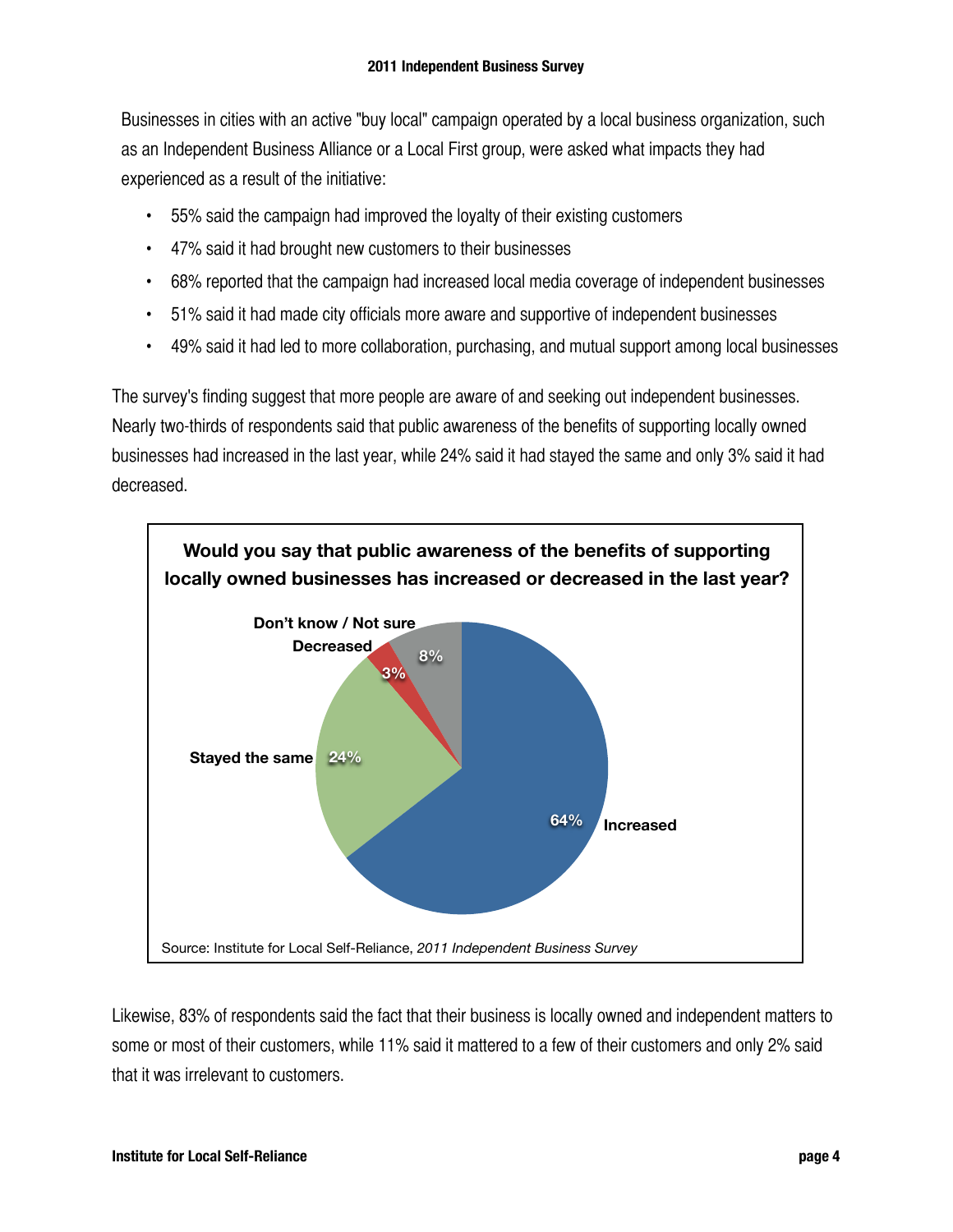

More than 500 of the survey's respondents volunteered comments as part of the survey. Many of these comments touched on three key concerns of independent businesses: the weak economy, the growth of online shopping, and government policies that favor their competitors, such as rules exempting large online sellers from having to collect state and local sales taxes, as local retailers must.

Yet businesses active in "buy local" and "local first" initiatives repeatedly cited these efforts as making a difference in their survival and success. "The buy local campaign in our area [run by the Asheville Grown Business Alliance] is only a year old, but in that year we've noticed a significant change in people's attitudes towards locally owned and independent businesses. People are shifting their spending habits and are focused on keeping Asheville unique and thriving," reported a clothing retailer in Asheville, North Carolina. "When we stress to new clients that we are a local business, this has a definite positive impact," said a pharmacist in Kalamazoo, Michigan. "It seems in these tougher times, some of our customers are concerned about losing small independent business like ours and are even more supportive," noted an office supply retailer in Bellingham, Washington, where a local business group, Sustainable Connections, has been running a very visible "buy local" campaign.

This public support is relatively new and growing, according to many of the comments. "There does seem to be a steady increase in the number of folks who express an interest in buying local," explained a grocer